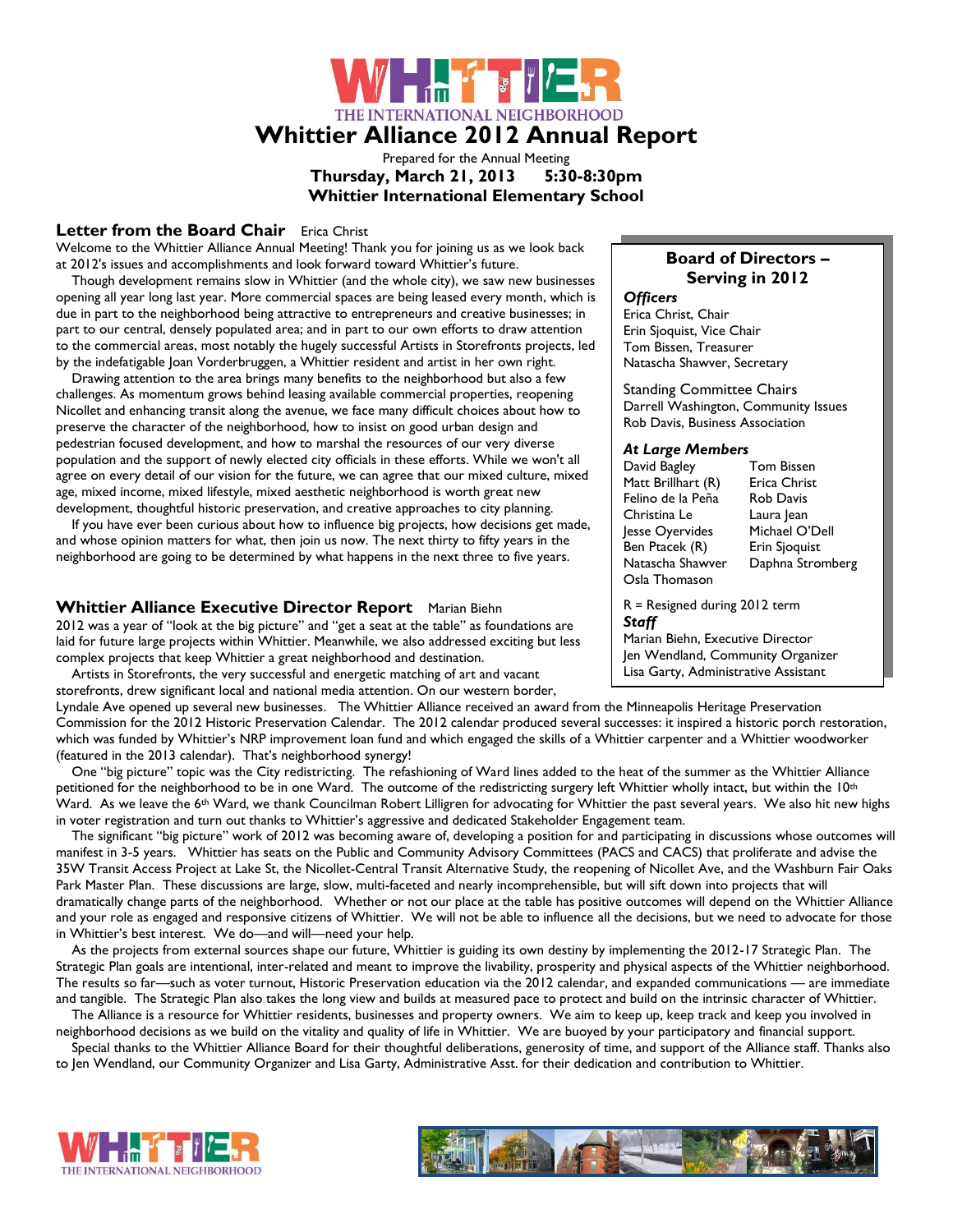## **Staff Report, Community Organizer -** Jen Wendland

2012 was another exciting year with big changes for the Whittier neighborhood. With the unveiling of the Strategic Plan, we've developed new ways to engage volunteers, and the community has turned out the way we'd hoped to help make the neighborhood vision a reality. Once again, we had more than 100 volunteers log countless hours helping in the office, distributing flyers for community events and meetings, coordinating events, helping at the events, and more. With nearly 30 events, we built a stronger community and connected more people with the Whittier Alliance. We truly cannot do the work we do without our volunteers and we owe a huge thank you to everyone who helped make this 2012 great.

#### **Whittier Alliance 2012 partnerships and collaborations: Whittier Alliance 2012 sponsored and supported events:** Restorative Justice Community Action **Dog Days of Whittier** Dog Days of Whittier 5<sup>th</sup> Precinct—Minneapolis Police Department Annual Meeting Stephens Square Community Organization May Day Soiree Law Enforcement Group Neighborhood Cleanup Events Whittier International Elementary School **Ice House Plaza Dedication** Jefferson Community School Theater in the Park—3 events Youth Farm and Market National Commer Social in Clinton Field Park Old Arizona **National Night Out—10** parties in Whittier! Jabbok Family Services/COOL Youth Center **Community Garden Day** Community Action of Minneapolis **The Community Action of Minneapolis Youth Field Day Bolder Options National Voter Registration Day** Gardening Matters Vermiculture Composting Workshop Whittier Faith Based Organizations **Candidate Forum** Minneapolis Park and Recreation Board Whittier Game Night League of Women Voters **Rental Property Owner Roundtable Meetings** Cromulent Shakespeare Company

#### **Community Issues** – Darrell Washington, Chair

The monthly Community Issues Meeting continues to draw support from residents and individuals interested in hearing about neighborhood topics and improving the quality of life and livability of the Whittier Neighborhood. The meetings open with community announcements, topic of interest or concern from residents, a report from the Minneapolis 5<sup>th</sup> Police Precinct, updates from Councilman Robert Lilligren, and comments from the Whittier Alliance staff. In 2012 the 12 Community Issues Committee meetings drew over 400 attendees.

The following development and ordinance proposal were discussed and community votes were taken. The motions/decisions from the Community Issues meeting were forwarded to the Whittier Alliance Board for final discussion and action.

# **Development & Ordinance Reviews**

2644 Nicollet Ave S - 1st & 1<sup>st</sup> Properties Request for a 3 year interim use surface parking lot 2743 Lyndale Ave S - World Street Kitchen Class E liquor license for wine and beer 211 W 28<sup>th</sup> St & 2813 Pillsbury Ave S - PPL Housing Affordable Housing Trust Fund Grant request 610 W. Lake St. - The Gray House Class E liquor license for wine and beer 2727 Nicollet Ave S - Quang Building Proposal for substantial rehab of building 2541-43 Stevens Ave S - MCAD Houses Certificate of Appropriateness to relocate homes

Land acquisition for proposed Trader Joe's Grocery & Liquor Store 2701-23 Lyndale Ave S - Master Property Land acquisition proposal for mixed use development 2409 Nicollet Ave S - Rod Property **Zoning change & site plan review for European Style newspaper & smoke shop** 2523 Nicollet Ave S - Krungthep Thai Cuisine Class E liquor license application, site plan, management, parking review 2528 Nicollet Ave S - Ice House Class B liquor license application with live entertainment 2548 Nicollet Ave S - Azia Market Bar & Restaurant Class E liquor license, site plan, management plan, parking review 2548 Pleasant Ave S - Center for Light Variance to install a handicap lift on a non-conforming R2B property

In addition, a number of Informational Presentations and guest speakers were heard at the Community Issues meeting. The presentations keep Whittier residents informed of other community influencing issues and changes:

#### **Informational Presentations**

Whittier Strategic Plan Washburn Fair Oaks Master Plan – Minneapolis Park & Rec Chinese Friendship Garden in Washburn Fair Oaks Park Recycling-Hennepin County Environmental Services Nicollet – Franklin Pedestrian Overlay Amendment Eureka Recycling– Zero Waste Program Nicollet Ave Transit Alternative Study **Artists in Storefronts recap and AiS2** Artists in Storefronts recap and AiS2 35W Transit Access Project Hennepin County Commissioner Gail Dorfman Ramadan– Religious & Cultural Presentation State Representative Karen Clark – legislative recap

Community Notices regarding Level III Sex Offenders Whittier Parks Update & Programming– Anita Tabb – MPRB Rep Midtown Greenway Streetcar Study **Historic Preservation for Everyday Use Design for Pres-Bob Roscoe** Mayor RT Rybak **5th Precinct Citizen Commendation Award Presentation** 



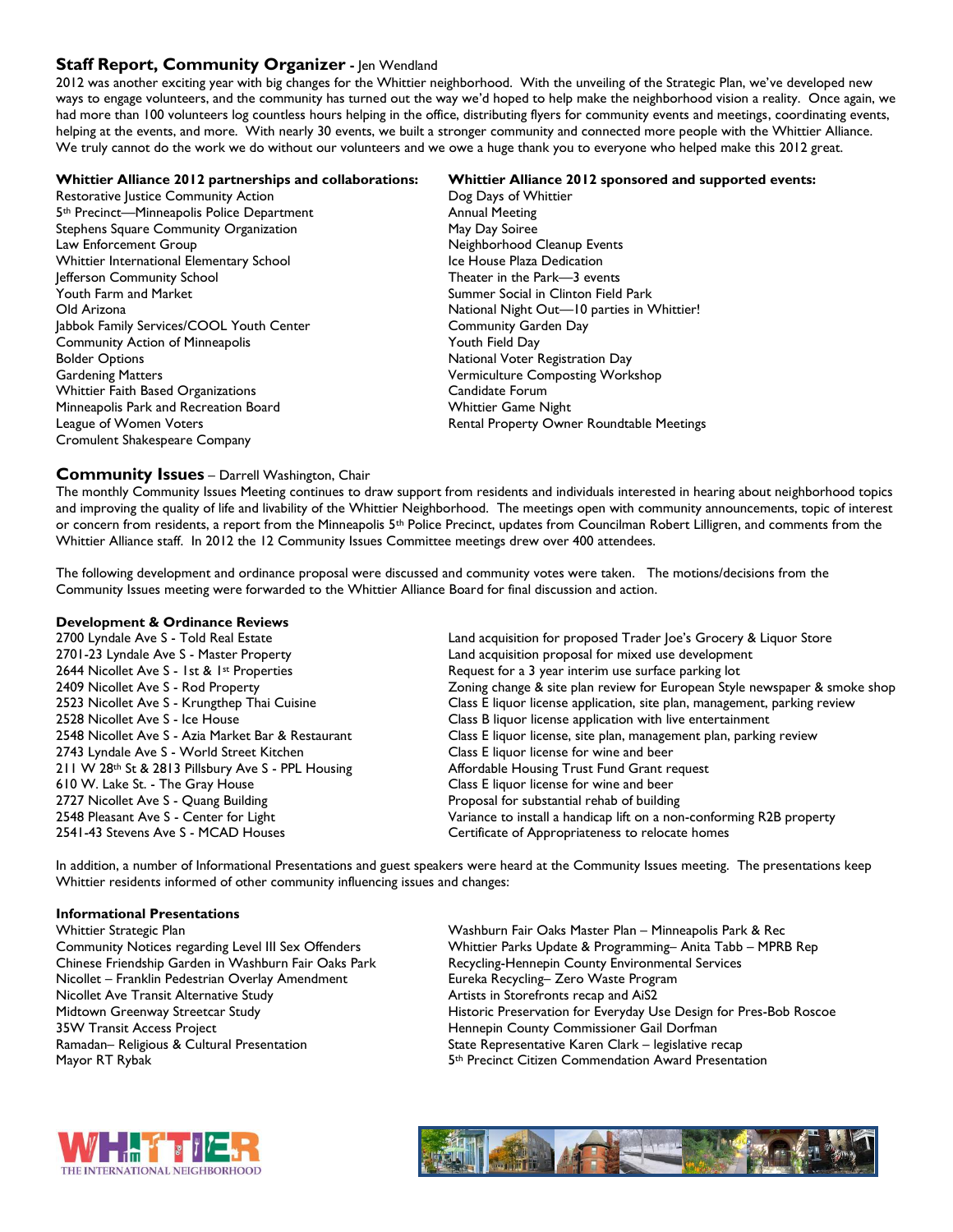#### **Business Association** Rob Davis, BA Chair

The Business Association's (BA) work involved three major projects, three transit planning projects, and two corridor development projects. Utility Box Wraps The City of Minneapolis now permits neighborhoods to artistically decorate area utility boxes. The BA contracted with MCAD DesignWorks to measure utility boxes and handle a call for artists, making selections that reflect the vibrant and international character of the neighborhood. The Whittier Alliance staff continues to work with the City to install the utility box wraps in the spring of 2013.

Nicollet Pedestrian Overlay After the construction of a parking lot on Nicollet and 27<sup>th</sup>, all new development was stopped along Eat Street until the City's planners could study the area and make recommendations. A city planner and the BA met to gather feedback regarding amendments to the Nicollet Pedestrian Overlay district, and are consulting with city planning staff and craft recommendations for policy makers.

Artists in Storefronts (AiS) The BA continued its work to raise the visibility of available Whittier commercial storefronts. In 2011 the BA began listing available commercial properties on its website, whittierbusiness.org. In 2012, the BA partnered with local artist Joan Vorderbruggen on a series of Artists in Storefronts events that brought increased media attention and foot-traffic to Eat Street. The seed money from the BA enabled the Artists in Storefronts project to gain a grant from the Metropolitan Regional Arts Council for a summer 2013 event.

**Ongoing: planning for major transit projects:** Nicollet-Central Transit Alternative Study; 35W Transit Access Project; and the Midtown Greenway Transit Alternative Study.

**Ongoing: planning for business improvement and corridor development**: Commercial corridor strategic plan, commercial waste reduction/composting.<br>**Please Welcome These New Businesses** 

| Eat Street Social | Light Grey Studio           | Regla de Oro               |
|-------------------|-----------------------------|----------------------------|
| Ice House         | The Gray House              | <b>The Nicollet Coffee</b> |
| Peddle Pub        | The Nightingale             | My Huong Kitchen           |
| Move Workout      | <b>World Street Kitchen</b> | The Green Machine          |
| Daalo Grill       | <b>Sunrise Cyclery</b>      | Lucky Stars Childcare      |
|                   |                             |                            |

**We Bid Farewell to These Businesses Oro Street Street Street Street Street Street Street Street Street Street Street Street Street Street Street** Ilet Coffee Crucial Coutur<mark>e Crucial Couture</mark><br>In The Noodle Shoi The Noodle Shop

**Get Involved**: The Business Association meets regularly on the second Wednesday of each month. A different business hosts each meeting. We thank our host businesses in 2012: Greenleaf Retail, Muddy Waters, HCMC Whittier Clinic, Minneapolis College of Art and Design, Rainbow Chinese Restaurant, Spring House Ministry, Tasks Unlimited, Ice House Music Restaurant, Little Tijuana, Black Forest, Vertical Endeavors. Please join us this year. We have many exciting projects in the works. Our group encompasses non-profit and for-profit, industrial and service oriented, big institutions and small, family-run stores. Residents and property owners are welcome to attend our meetings as well.

#### **Resource Development** Marian Biehn

The Whittier Alliance depends on fundraising activities to help supplement the annual budget and allow for expenditures that are not covered by other funding sources. We thank everyone who has made a financial contribution or an in-kind donation to the Whittier Alliance. Your donation is reinvested into the neighborhood.

 Whittier's fundraising in 2012 was one of the best in recent years. The May Day Soiree is a lively evening of Whittier food, auction items and entertainment. We were the fortunate benefactors of the beverage proceeds at the Ice House Dedication in June of 2012. And many of you responded when we asked during our Fall Solicitation. Whittier shoppers can subscribe to Goodsearch which will return a percentage of each online purchase if you have indicated Whittier as your preferred non-profit recipient-- at no extra cost to you.

#### **Gross Income from Fundraising 2012**

| May Day Soiree Neighborhood Benefit | \$16.552 |
|-------------------------------------|----------|
| Ice House Plaza Dedication          | 1.650    |
| <b>Fall Solicitation</b>            | 5.671    |
| GoodSearch                          | 97       |
|                                     |          |

Gross Fundraising Revenue **\$23,932** 

We would like to thank our generous contributors from the past calendar year. Without their support, the projects and success detailed in this report would not be possible.

| Alan E. Chazin             | Dominique & David Bereiter  | Jennifer Nagel & Jane E.    |  |
|----------------------------|-----------------------------|-----------------------------|--|
| Andrej Halatyn             | Edwin & Carolyn Bell        | McBride                     |  |
| Andrew & Harriet Ellis     | Erica Christ                | Jocelyn Shardlow            |  |
| Andrew McDermott, III      | Erich Biehn                 | Justin Kader & Jen Wendland |  |
| Andy Baird                 | Erin Sjoquist & Kurt Nelson | Kevin & Kris Martinson      |  |
| Avis & Paul Hoffman        | Felino de la Pena           | Kristin A Chirhart          |  |
| Bill & Deb Mague           | Foreign Auto Specialties    | Larry Ludeman               |  |
| Carole Fisher              | Frank Kreiser               | Laura Jean                  |  |
| Christina Le & Bihn Le     | Gina Lee Christ             | Lee Blons                   |  |
| Christopher Gottshall      | Glen Stich                  | Linda Martin                |  |
| Dan Weaver                 | Hannah Kramer               | Marian Biehn                |  |
| Dana Fox                   | James & Joan Hubal          | Mary Vetscher               |  |
| Daphna Stromberg           | James Wentzell Sr.          | Mary Webster                |  |
| David Nelson               | Jason Samuels               | Matthew   Harmon            |  |
| David Schaenzer            | Jeff & Nancy Shade          | Melissa A McMillan          |  |
| David Schroth & Laura Jean | leffrey Spencer             | Michael O'Dell              |  |
| Diane Tvedt                |                             | Nancy St. John              |  |
|                            |                             |                             |  |

Natascha Shawver Osla Thomason Pamela Vardalos Paula & Cy DeCosse Ralph Yehle Richard Delroy Calhoun Rob & Elizabeth Davis Roger Brake Scott Smith & Lana Barkawi Shirley Bernu & Jerry Rudkin Stanley Hale & Janet Loftquist Tom Bissen Verne Greenlee AAUW B&H Properties Carrow Realty Inc. Cliché



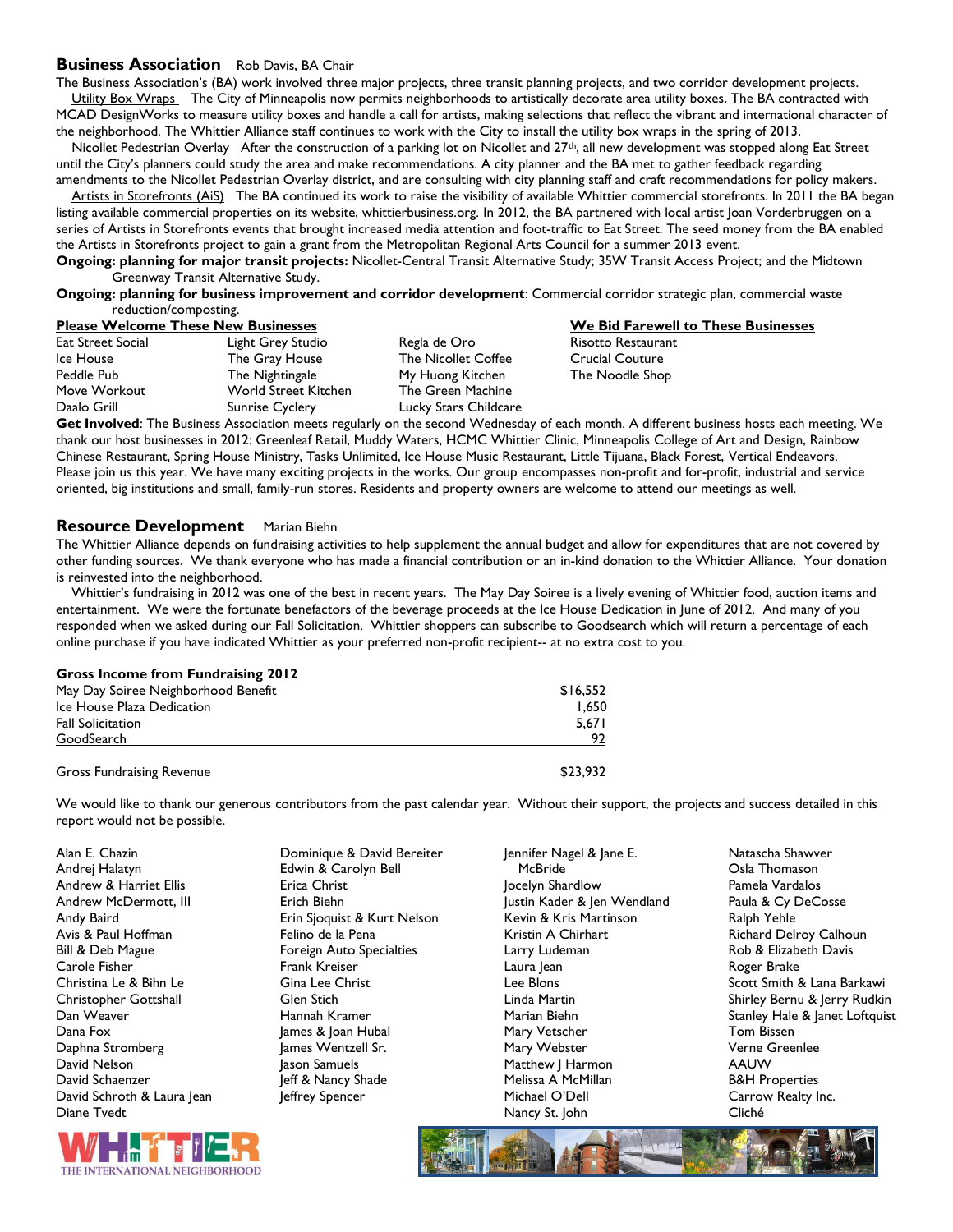Electric Fetus First & First LLC Flower Realty LLC Flowers By Miss Bertha Girard Management HCMC – Whittier Clinic Hornig Properties Inc

Irving Properties It's Greek to Me Kleinman Realty KMS Apartments Lucky Dog Pet Care Mint Properties North Haven-BCD Mgmt

OAS Auto Body Old Arizona Collaborative Once Upon a Crime Pancho Villa Paramount Build **Corporation** QT Commercial

Stevens Community **Associates** Wedge Community Co-op

And thank you to all our donors who wish to remain anonymous

Of equal importance are the in-kind donations from businesses of goods and services that help defer the cost of an event or are key components of an event. Please patronize theses generous businesses. A list of in-kind donors is on the back of the financial insert to this Annual Report.

# **Neighborhood Revitalization Plan & Whittier Strategic Plan** Marian Biehn

With the remaining contracted Neighborhood Revitalization Program (NRP) funds the Whittier Alliance continues to support several initiatives outlined as priorities over 10 years ago and still fundamental to improving the Whittier neighborhood. The funds are dedicated to the activities and programs relating to Housing, Safety, Youth, Business and Local Economy and Community Building. Additionally, the goals outlined in the Whittier Strategic Plan 2012-17 have influenced the activities and decisions of the neighborhood in the past year.

#### **Housing**:

- **NRP**–The Center for Energy and Environment administers Whittier's NRP housing loan funds. The **Rental Rehab and Renewal (3R) Loan** offers a pool of \$583,924 for loans at 3.5% interest for 10 years to both owner and non-owner occupied rental housing in Whittier. The 3R Loan program is a lifeline for rental property owners for critical and curb appeal improvements to rental properties. In 2012 \$50,000 in loans were accessed from this fund. The **Single Family Home Improvement Loan** has approximately \$414,778 available to Whittier residents**.** Low interest rates, no income limitations and easier qualifying make these loans attractive. The loan is open to owner occupied Whittier single family and duplexes.
- **Strategic Plan - Housing & Historic Preservation:** The Whittier Strategic Plan 2012-17 outlines goals for more balanced housing and owner occupant opportunities. The Whittier Alliance was offered two homes on the MCAD campus for relocation and rehab. Arrangements moved forward with rehab estimates and negotiations for purchase of two tax foreclosed lots. The homes will be marketed to Whittier residents for owner occupancy. Progress was also made on the preservation of residential and commercial historic assets. The 2012 Whittier calendar focused on attainable and attractive Historic Preservation methods. The calendar received a Historic Preservation award for Education and Advocacy from the Minneapolis Heritage Preservation Commission. A Historic Preservation Task Force met and established a partnership with the U of M Preservation Masters Program. Students will survey part of the Whittier neighborhood and record data that will recommend certain properties for historic designation.

#### **Community Building and Safety:**

- **NRP** The Whittier Alliance sponsored neighborhood events such as Dog Days, Block Club Potluck, the Clinton Field Park Ice Cream Social, Theater in the Park, Youth Field Day, Game Night and the Fall Clean Up which brought people together within the neighborhood. **Block and Apartment Clubs** received grants from the NRP Safety funds to sponsor National Night Out parties.The Whittier Alliance tracked crime stats and participated in the Law Enforcement Group (LEG) as an effective tool in crime prevention. Neighborhood impact statements were regularly submitted to the court system on chronic offenders.
- **Strategic Plan - Stakeholder Engagement:** One of the goals in this area is to engage more residents in the voter turnout. Simple and consistent door knocking, tabling along Nicollet Ave and sidewalk chalking resulted in a 14% increase in voter registration and voter turnout in the three Whittier precincts compared with the 2008 election. It also increased awareness of the Whittier neighborhood.

#### **Business & Local Economy:**

- NRP–No loan funds are currently available to businesses through the NRP funding. However, Whittier's NRP operating funds supported the outreach activities of Whittier Business Assn. and help put businesses in touch with resources. The Whittier Dining Guide and business website are on-going initiatives that strengthen Whittier commercial corridors.
- **Strategic Plan – Commercial Corridor:** The commercial corridor goals focus on Nicollet Ave. but decisions will influence other commercial areas of Whittier as well. Creating a visual path that draws residents and visitors through the neighborhood is one of the commercial corridor goals. In 2012 this was achieved with the Artists in Storefronts walking tours and the permanent installation of public art in various locations in Whittier. Additional discussions were initiated regarding retail and commercial waste and energy reductions which overlap with the Environmental Sustainability goals.

**Youth:** In 2012, nearly \$12,000 of NRP funds was invested in Whittier youth serving organizations. Grants were awarded to Old Arizona, Harbor Lights Improv, Jabbok Family Services and Youth Farm. Since 2010, nearly \$38,000 in grants has been awarded to Whittier youth serving programs. Members of the youth programs also assist the neighborhood by flyering for community meetings and helping with the neighborhood clean-up.

 **Youth Field Day** Over 60 Whittier youth participated in the August Field Day sponsored by the Whittier Alliance & Whittier Park. This annual event offers a range of friendly athletic competitions for youth ages 4 to 12 in Whittier Park.

**Strategic Plan: Environmental Sustainability** – A task force was formed to develop a broad base plan to reduce Whittier's carbon footprint by 10% by 2017. Experts in the field from Eureka Recycling, Hennepin County, Excel and other private consultants have addressed the task force as well as the Community Issues Committee and introduced awareness and initial steps toward community environmental accountability. **Organizational Sustainability:** The final goal in the Strategic Plan is to assure that the Whittier Alliance is financially sustainable into the future

and able to serve the businesses and residents of the Whittier neighborhood. Steps were taken to improve the fundraising outcomes and financial sources for long term sustainability continued to be explored.

**Whittier Alliance Phone:** 612-871-7756 **Stay Informed:** For timely updates on neighborhood **10 E 25th Street Fax:** 612-871-0650 meetings and events, sign up for the Whittier e-groups **Minneapolis, MN, 55404 Email:**info@whittieralliance.org by going to www.whittieralliance.org



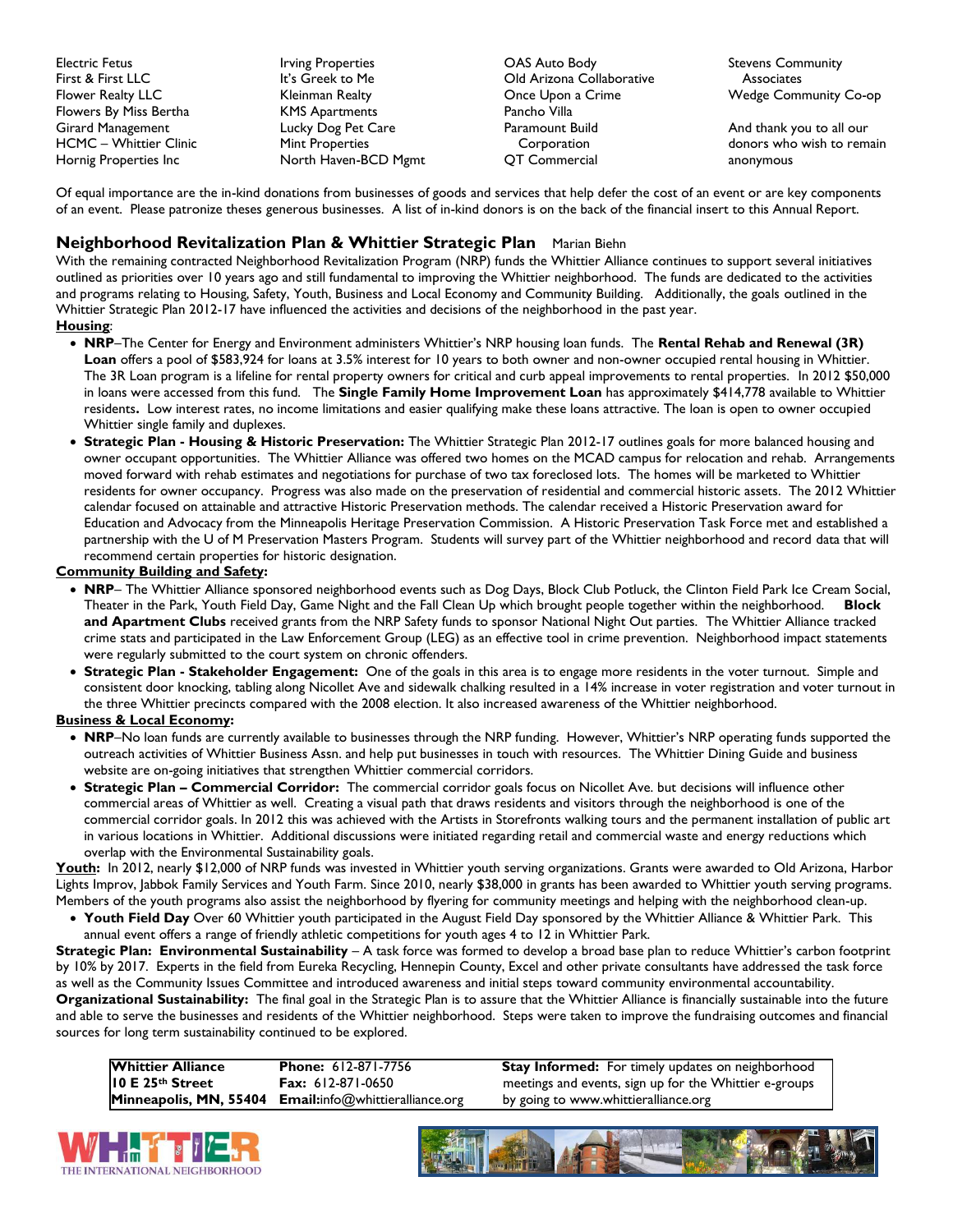**Finance Committee, Tom Bissen**: The Finance Committee meets with our accountant on a monthly basis to review the income and expenses of the Whittier Alliance. All incoming funds and invoices are identified with an account number to track against the annual budget. Professional oversight of the Whittier financials is provided by Petersen Petrick, CPA. In 2012 an audit of the 2011 Whittier Alliance financial position, activities, functional expenses and statement of cash flow and an audit of the accounting practices and procedures was performed by an independent consultant of the Neighborhood and Community Relations Dept of the City as well as a State Auditor. The audit showed the Whittier Alliance was in compliance. A copy of the State Auditor's Report is available in the Whittier Alliance office.

*WHITTIER ALLIANCE January – December 2012 Financials* 

#### **ORDINARY INCOME/EXPENSES**

## **INCOME**

| <b>NRP Phase II Funds</b>               | 65,018 |
|-----------------------------------------|--------|
| Citizen Participation Program           | 73,427 |
| <b>Whittier Alliance Fundraising</b>    | 23,965 |
| Other Donations & Event Registration    | 9,217  |
| Miscellaneous Income (Refunds)          | 942    |
| Interest Income                         | 53     |
| Program Service Revenue (Arts in Store) | 2,512  |
| Corporate Grant                         | 2.500  |
| <b>Facade Grant</b>                     | 8,867  |
|                                         |        |

**TOTAL INCOME \$186,501**

#### **EXPENSES**

| <b>Personnel Expenses</b>                                            | \$95,282     |
|----------------------------------------------------------------------|--------------|
| Mileage                                                              | П            |
| <b>ADP</b>                                                           | 1.955        |
| <b>Professional Services</b>                                         | 3,747        |
| <b>Bank Fees</b>                                                     | 46           |
| Copier                                                               | 3,365        |
| Computer                                                             | 2,680        |
| Printing & Advertising                                               | 2,522        |
| Façade Improvement Grant                                             | 7,737        |
| Fees, Licenses, Permits, Donations                                   | 200          |
| Insurance-Liability/Workers Comp                                     | 919          |
| <b>Operating Expense</b>                                             | 11,280       |
| Office Supplies/Furniture                                            | 2,547        |
| <b>Bulk Mail/Postage Meter Expenses</b>                              | 4,941        |
| Recognition-Volunteers/Staff                                         | 189          |
| Community Meetings & Food &<br><b>Beverage</b>                       | 288          |
| Misc Training, Community Events &<br><b>Housing Related Expenses</b> | 11,190       |
| Fundraising                                                          | 1,580        |
| Graffiti Removal/NNO                                                 | 1,276        |
| <b>Youth Micro Grants</b>                                            | <u>2,896</u> |
| <b>TOTAL EXPENSE</b>                                                 | \$154.651    |
| <b>NET ORDINARY INCOME</b>                                           | \$31,850     |

# **As of December 31, 2012**

### **ASSETS**

| <b>TOTAL ASSETS</b>                           | \$236,167 |
|-----------------------------------------------|-----------|
| <b>Total Fixed Assets</b>                     | 0         |
| <b>Accumulated Depreciation</b>               | $-3,437$  |
| Property & Equipment                          | \$3,437   |
| <b>Fixed Assets</b>                           |           |
| <b>Total Current Assets</b>                   | \$236,167 |
| Contracts Receivable                          | 63,550    |
| <b>Current Assets</b><br><b>Bank Accounts</b> | \$172,617 |

**BALANCE SHEET** 

#### **LIABILITIES & NET ASSETS**

| <b>Liabilities</b><br>Employee HSA<br>Deferred Revenue NRP<br>Deferred Revenue BA<br>Deferred Revenue CPP | \$<br>70<br>27,900<br>59<br>10,000 |
|-----------------------------------------------------------------------------------------------------------|------------------------------------|
| <b>TOTAL LIABILITIES</b>                                                                                  | \$38,029                           |
| <b>NET ASSETS/EQUITY</b><br><b>Net Assets</b><br>Net Income                                               | \$<br>166,289<br>27,304            |
| <b>Total Equity</b>                                                                                       | \$193,593                          |
| TOTAL LIABILITY & EQUITY                                                                                  | \$236,167                          |